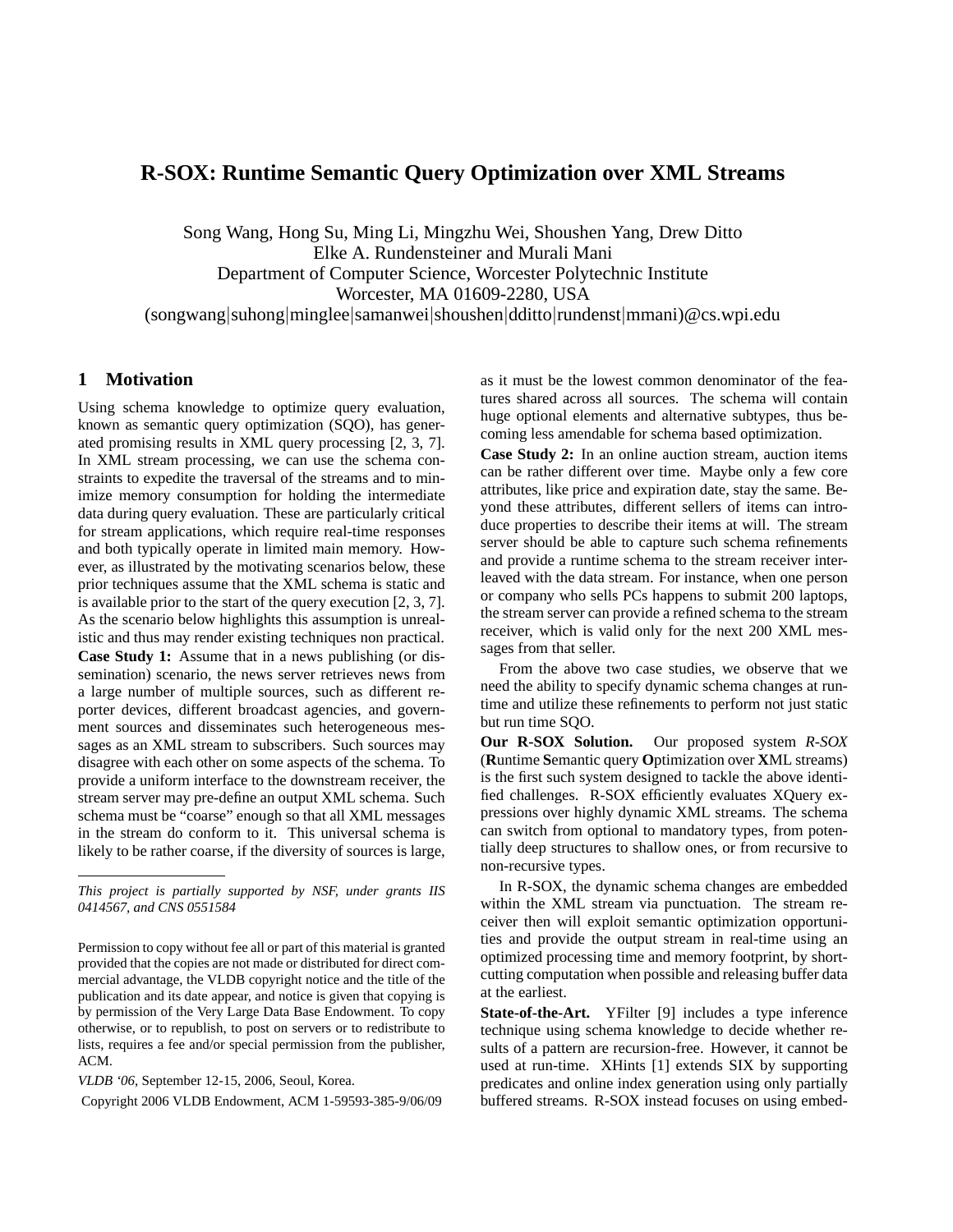ded schema knowledge to speed up logical level pattern retrieval. In practice, these techniques are complimentary and could be combined to achieve better performance. Our R-SOX system, built with Raindrop [6, 4, 7, 5] as its query engine kernel, now can specify runtime schema refinements and perform a variety of runtime SQO strategies for query optimization.

Contributions of R-SOX include:

- 1. We design techniques that adaptively invoke multimode operators for efficient processing of recursive pattern queries on potentially recursive data guided by run-time schema.
- 2. We apply the early filtering techniques dynamically to avoid unnecessary computations on pattern retrieval to now be driven by runtime schema knowledge.
- 3. We put forward a novel technique, called unblocking data output, which avoids unnecessary data buffering thus maintaining a minimized memory footprint.
- 4. For changes of the plan at run time, we design techniques for safe migration by adjusting the transitions in automaton and associated plan execution controls.

# **2 R-SOX System**

The architecture of the R-SOX system is described in Figure 1. The input XML streams are annotated by the stream sender with *RSI*s (Runtime Schema Information). The *Stream Loader* extracts these RSIs from the input stream, and the *Schema Knowledge Manager* maintains the runtime schema knowledge over time according to the RSIs.





The user XQuery is parsed and translated into a stream execution plan by the *Query Plan Generator*. The *Runtime Query Plan Adaptor* collects runtime schema knowledge, performs online semantic query optimization and incremental query plan migration. The output schema is inferred by the runtime query plan adaptor based on the updated schema. This output schema is propagated to the *Stream Annotator*, which will annotate the query result generated by the *Raindrop Query Engine* with output RSIs.

## **3 Runtime Schema Management**

**Designing the Runtime Schema Model.** We now briefly describe the dynamic schema punctuation model we have designed to interleave schema change metadata into XML data streams, called runtime schema information (RSI). RSIs indicate schema changes applicable for all subsequent XML elements in the stream until when the schema change expires or is overwritten by a later RSI. RSIs are sent along with other XML messages in the stream as punctuations.

| $_{RSI}$               | $\mathbf{m}$          | Scope, Target, Action                       |
|------------------------|-----------------------|---------------------------------------------|
| Score                  | $\mathbf{m}$          | ScopeType, ScoreLength, ScoreLenType        |
| ScopeType              | $\mathbb{R}^n =$      | x path                                      |
| ScopeLength            | $\mathbf{r} =$        | integer inf                                 |
| ScopeLenType           | $\mathbb{R}^2 =$      | TIME COUNT                                  |
| $\scriptstyle{Target}$ | $\mathbf{m}$          | TargetType, TargetPosType, TargetCard       |
| TargetType             | $\mathbb{R}^n =$      | x path                                      |
| TargetPosType          | $\mathrel{\mathop:}=$ | x path   null                               |
| TargetCard             | $\mathbf{m}$          | $*$   +  ? ( <i>min, max</i> )  <i>null</i> |
| Action                 | $\mathrel{\mathop:}=$ | $+  -  R $                                  |
|                        |                       |                                             |

#### **Figure 2. Grammar of the RSI**

RSI contains information for schema knowledge construction and updating. The grammar of the RSI is sketched in Figure 2. The following example RSIs are defined over the schema of element type news based on the grammar. S1: <!ELEMENT news (source?, (paragraph|comment))> *RSI1:*  $((\n\angle \text{news}, \text{inf}, \text{TIME}), (\n\angle \text{news}/\text{comment}, \text{1}, \text{2})$ <br> *S*2:  $\angle$ FLEMENT news (SOULCE), parac

<! ELEMENT news (source?, paragraph)> *RSI2: ((/news, 200, COUNT), (/news/category, /news/paragraph, \* ), + )* S3: <!ELEMENT news (source?, paragraph, category\*)>

RSI1 on current schema S1 denotes the change that the stream will not have any comment element for future news nodes. The runtime schema after arrival of RSI1 will be S2. RSI2 says that *category∗* will appear after the node type paragraph for the subsequent 200 news nodes. The runtime schema is changed correspondingly to S3.

**Building the Runtime Schema.** Similar to other projects, we model the runtime schema as a directed ordered graph. R-SOX maintains the current schema graph incrementally by synchronizing it with newly arriving RSIs.

By the example above, RSI *S2* indicates that the change on news will be expires after 200 news nodes. At that time, we need to roll back the change. However, we cannot simply roll back to the previous version of the schema graph because other RSIs may already have been installed in the mean time on the schema graph after this RSI. If we were to blindly apply the delta change in reverse, like adding the category node back to news, it is possible that the news node may not exist any more. R-SOX offers the schema management based on schema version with reversable delta changes augmented by change dependencies.

### **4 Runtime Query Optimization Strategies**

We now highlight some of the semantic query optimization(SQO) strategies used by our run time optimizer. We now apply query optimization strategies whenever the schema changes. Thus the system has to perform plan migration after the query optimization.

**Run-time Plan Migration Strategy.** When the schema changes, a new query plan will be generated by optimizer. In traditional stream systems, it is safe to drain out all existing tuples in the middle operators if operators are stateless. However, this is not the case for XML streams. The buffer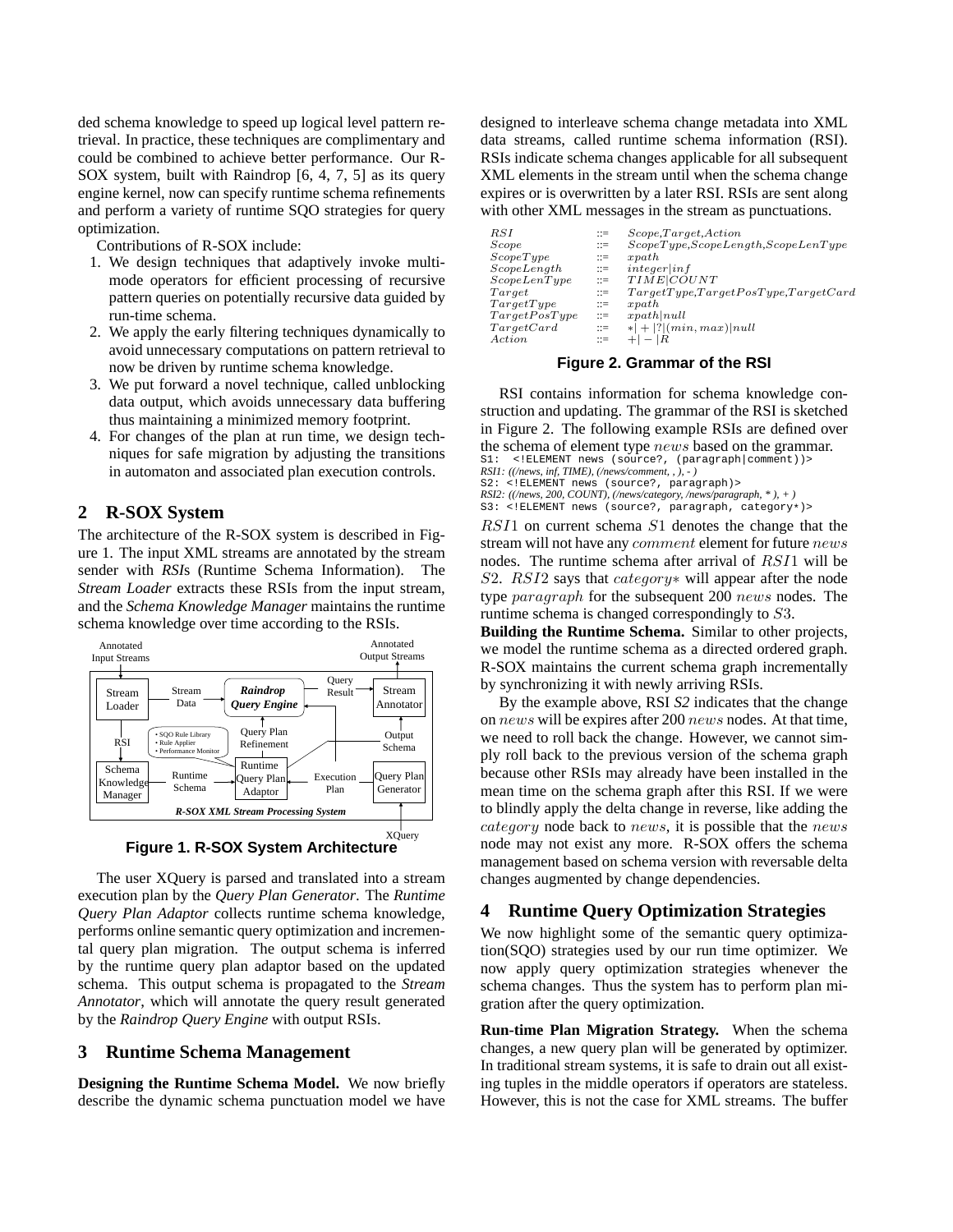in the middle operators in the plan may contain partial elements. So we could be corrupting the results if migration is not done carefully.

The algebra plan change can also negatively effect the automaton. Since the query plan is changed, the patterns to retrieve by automaton may have to be changed as well. For this, we identify safe moments for migration and then remove appropriate transitions from states and adjust the automaton stack if needed.

**Processing Recursive Types.** Recursive types will make the descendent pattern retrieval ("//") in XPath more complex and thus resource intensive. For a input stream having recursive schema, RSIs can be used by the stream server to indicate the existence of recursion for data fragments or indicate the depth of the recursion level. For instance, if RSIs indicate the data fragment is recursive, we will apply recursive mode algebra operators in the query plan that maintain and associate ID information with each element. We must perform ID based comparison in the downstream join operator to obtain correct results. If RSIs indicate the data fragment is not recursive, non-recursive mode algebra operators which do not need to perform ID comparison in the downstream join operatorss are invoked at runtime. Thus both the memory and computation cost can be saved when we use RSIs to indicate the recursion information about these elements [8].

**Early Filtering.** Dynamic SQO in R-SOX utilizes early detection of failed predicates. If within a binding of  $v$ , results of  $p_{\alpha}$  must all occur before any of  $p_{\beta}$ , we say a result of  $p_\beta$  is an *ending mark* of  $p_\alpha$ . We can test the predicates of  $p_{\alpha}$  earlier as soon as we see an occurrence of  $p_{\beta}$ , without waiting for the end tag of  $v$ . This failure test will invoke skipping the evaluation of all the other XPaths within this binding. R-SOX supports dynamic SQO rules utilizing ordering, occurrence, or exclusive constraints in the XML schema. While in our earlier work [7] we supported static optimization, we now have enhanced these techniques to be triggered by RSIs at runtime. Let's consider the example shown in Query 1, which asks for the paragraph and comment information under the news element with state name "MA".

```
Query 1: for $p in /news_stream/news
         where $p/state = ''MA''
         return $p/paragraph, $p/comment
```
Suppose that the runtime schema for the current  $\wp$  binding has been refined by RSIs from Schema  $S_4$  to  $S_5$ :

```
S4: <!ELEMENT news (source, nation?, state?,
(paragraph | comment | category)*)>
S5: <!ELEMENT news (source, (nation | state),
       paragraph*, comment*, category*)>
```
Both the exclusive and ordering constraints can be used to achieve the early filtering optimization in Query 1. The ordering constraint indicates that  $\frac{p}{p}$  paragraph,  $\frac{6}{9}$ /comment and  $\frac{6}{9}$ /category are candidate ending marks for the XPath  $\frac{6}{7}$  /state. The exclusive constraint between

the *nation* and *state* provides another possible ending mark for the \$p/state.

**Unblocking Data Output.** In the query execution, operators need to wait for the completeness of the whole bound pattern before passing data up to the output because some predicates may not yet be satisfied or the extracted patterns need to be output according to a specified sequence. The plan rewriting algorithm of R-SOX can avoid such data holding by early detection of successful predicates and switching the output mode of related operators. This optimization is called *unblocking data output*.We perform this optimization by: (a) checking predicates earlier and (b) ensuring the elements satisfy the output sequence.

Consider the example shown in Query 1 that outputs the paragraph and comment lists for each news element while the predicate on *state* has been satisfied. Assume we check the predicate early and the runtime schema for the current binding news is refined by RSIs from  $S_4$  to  $S_5$ . Under  $S_4$ , we need to hold at least the *comment* list because the output sequence requires the paragraph list to be returned before the comment list. The refined schema  $S_5$  provides order constraint between paragraph and comment. Now we need not hold any paragraph or comment once the predicate is satisfied.

Sometimes data holding cannot be avoided because the available constraint information is not sufficient. For instance, consider the schema is refined from  $S_4$  to  $S_6$ :

```
S6: <!ELEMENT news (source, (nation | state),
     (paragraph | comment)*, (category | comment)*)>
```
In this case, we do not have enough schema information to remove the data holding of *comments*. However *category* could now serve as the ending mark of the paragraph. Therefore, when we see the first category, all the extracted comments can be output.

## **5 Demonstration Focus**

The prototype of R-SOX has been implemented using Java with the Raindrop as its core query engine [5]. We use an online auction monitoring as one of the example applications in our demonstration. Steps shown include:

**Plan Visualization Tool.** R-SOX parses the XQuery and generates automaton-algebra stream plans. Our visual tool allows viewers to explore the plans.

**Runtime Schema Management.** Figure 3 depicts an incrementally maintained schema graph. The left shows the RSIs received and the right represents the current schema knowledge for one particular auction data input. The highlighted node is to be deleted according to the new RSI.

**Runtime Plan Migration.** With updated schema knowledge, our query plan refinement will update the query plan incrementally using R-SOX's runtime SQO techniques. Figure 4 depicts as one representative example the adapted execution plan showing runtime computation shortcuts by